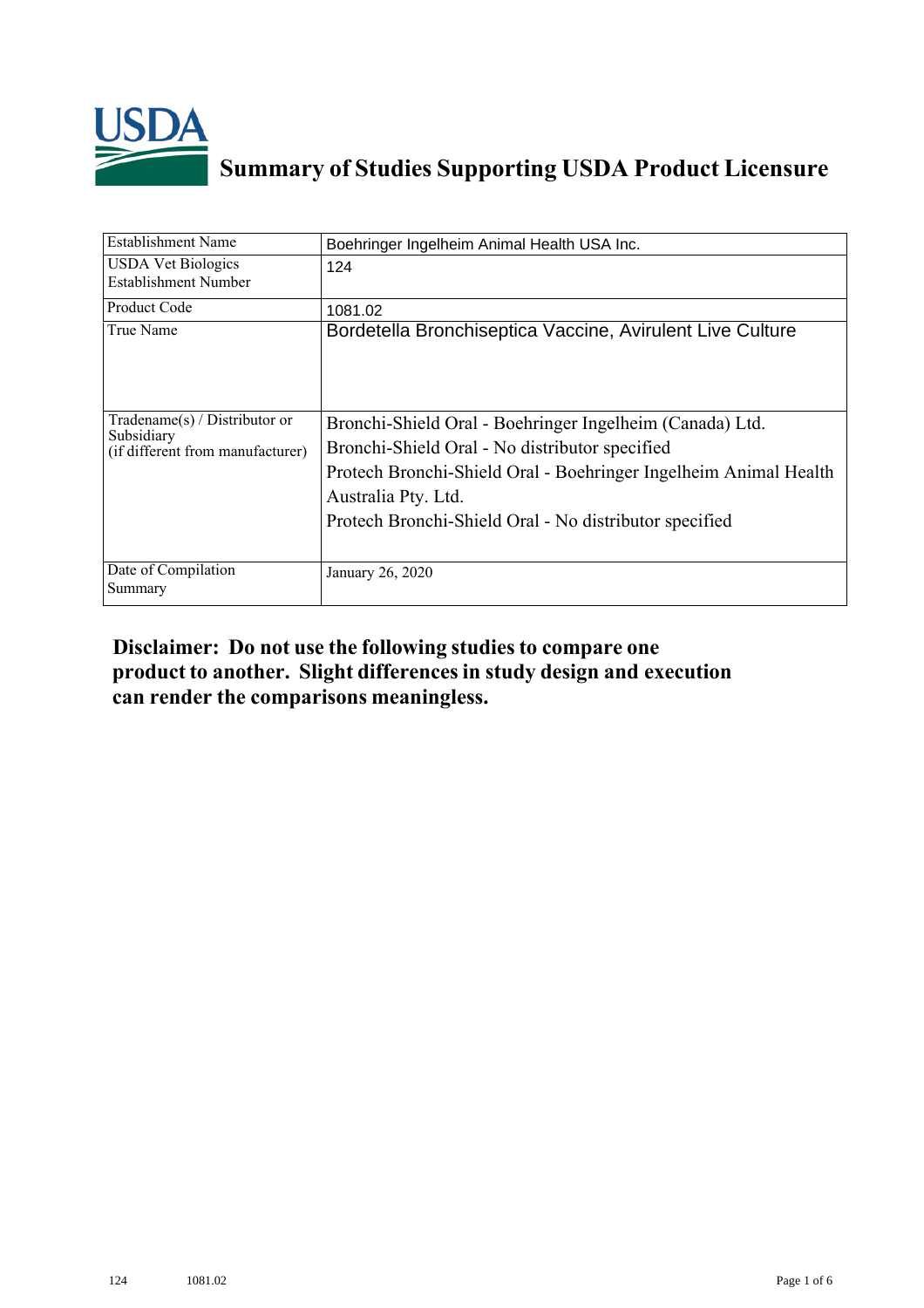| <b>Study Type</b>              | Efficacy                                                                                                              |  |
|--------------------------------|-----------------------------------------------------------------------------------------------------------------------|--|
| <b>Pertaining to</b>           | Bordetella bronchiseptica                                                                                             |  |
| <b>Study Purpose</b>           | To demonstrate effectiveness against Bordetella bronchiseptica                                                        |  |
|                                | (Kennel Cough) in 8-week-old puppies.                                                                                 |  |
| <b>Product Administration</b>  | One dose was administered by the oral route in the buccal pouch                                                       |  |
| <b>Study Animals</b>           | Forty-four (44) 8-week-old puppies negative for $B$ .                                                                 |  |
|                                | bronchiseptica by tracheal swab were used in the final study                                                          |  |
|                                | analysis. Animals were allocated into one group of 15 puppies<br>vaccinated with combination vaccine containing $B$ . |  |
|                                | <i>bronchiseptica</i> , canine parainfluenza, and canine adenovirus 2;                                                |  |
|                                | one group of 14 puppies vaccinated with vaccine containing only                                                       |  |
|                                | Bordetella bronchiseptica; and one placebo control group of 15                                                        |  |
|                                | puppies.                                                                                                              |  |
| <b>Challenge Description</b>   | Five weeks after vaccination, animals were challenged with                                                            |  |
| <b>Interval observed after</b> | Bordetella bronchiseptica.<br>Puppies were monitored for 30 minutes twice daily for 14 days                           |  |
| challenge                      | after challenge for presence of clinical signs.                                                                       |  |
| <b>Results</b>                 | A puppy was considered positive for tracheobronchitis by $B$ .                                                        |  |
|                                | bronchiseptica if it was observed coughing for two or more days.                                                      |  |
|                                |                                                                                                                       |  |
|                                | Number affected:                                                                                                      |  |
|                                | Combination Vaccine Group: 0/15                                                                                       |  |
|                                | Monovalent Vaccine Group: 1/14                                                                                        |  |
|                                | Placebo Controls: 15/15                                                                                               |  |
|                                | See the next page for data.                                                                                           |  |
|                                |                                                                                                                       |  |
|                                |                                                                                                                       |  |
|                                |                                                                                                                       |  |
| <b>USDA Approval Date</b>      | October 19, 2011                                                                                                      |  |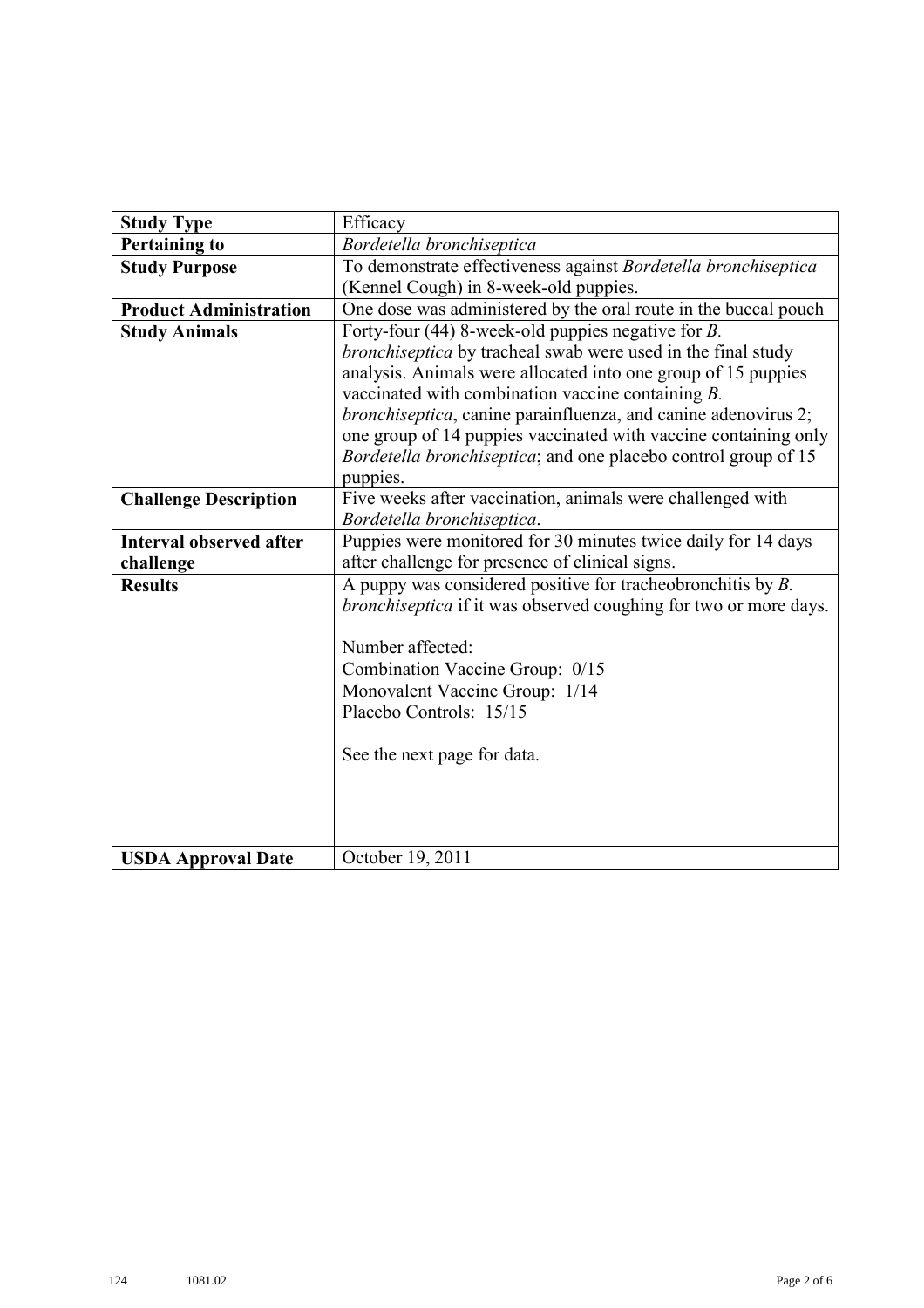| Cough (C) observed on the indicated Days After Challenge In Placebo Control Puppies<br>9<br>$\overline{4}$<br>5<br>$\boldsymbol{6}$<br>$\overline{7}$<br>0<br>$\overline{2}$<br>3<br>8<br>10<br>11<br>12<br>$\mathbf{1}$<br>Dog ID |             |             |
|------------------------------------------------------------------------------------------------------------------------------------------------------------------------------------------------------------------------------------|-------------|-------------|
|                                                                                                                                                                                                                                    | 13          | 14          |
| $\overline{C}$<br>$\overline{C}$<br>$\overline{C}$                                                                                                                                                                                 |             |             |
| $\mathbf 1$                                                                                                                                                                                                                        |             |             |
| $\mathsf C$<br>$\mathbf 2$<br>$\mathsf C$<br>$\mathsf C$                                                                                                                                                                           |             |             |
| $\overline{C}$<br>$\overline{C}$<br>$\overline{\mathbf{3}}$<br>$\mathsf C$<br>$\mathsf C$<br>$\mathsf C$<br>$\mathsf C$                                                                                                            | $\mathsf C$ |             |
| $\overline{C}$<br>$\mathsf C$<br>4                                                                                                                                                                                                 |             |             |
| $\overline{C}$<br>$\overline{C}$<br>5<br>$\mathsf C$<br>$\mathsf C$                                                                                                                                                                |             |             |
| $\overline{C}$<br>$\overline{C}$<br>$\mathsf C$<br>6<br>$\mathsf C$                                                                                                                                                                |             |             |
| $\mathsf C$<br>$\overline{\phantom{a}}$<br>C<br>$\mathsf C$<br>$\mathsf C$                                                                                                                                                         |             |             |
| $\mathsf C$<br>$\mathsf C$<br>$\mathsf C$<br>8<br>$\mathsf C$<br>$\mathsf C$<br>$\mathsf C$<br>$\mathsf C$<br>C<br>$\mathsf C$                                                                                                     |             |             |
| $\mathsf C$<br>$\mathsf C$<br>9<br>С<br>$\mathsf C$<br>$\mathsf C$<br>С<br>$\mathsf C$                                                                                                                                             |             |             |
| $\overline{C}$<br>$\overline{C}$<br>$\overline{C}$<br>$\overline{C}$<br>$\overline{C}$<br>$\overline{C}$<br>$10\,$<br>$\mathsf C$                                                                                                  |             |             |
| $\overline{C}$<br>C<br>C<br>$\mathsf C$<br>С<br>11                                                                                                                                                                                 |             |             |
| $\overline{C}$<br>$\overline{C}$<br>$\overline{C}$<br>$\overline{C}$<br>$\overline{C}$<br>$\overline{C}$<br>$\overline{C}$<br>$\overline{C}$<br>12<br>$\mathsf C$                                                                  | $\mathsf C$ |             |
| $\overline{C}$<br>$\overline{C}$<br>$\overline{C}$<br>$\overline{C}$<br>C<br>13                                                                                                                                                    |             |             |
| $\overline{C}$<br>$\overline{C}$<br>$\overline{C}$<br>$\overline{C}$<br>$\mathsf C$<br>${\mathsf C}$<br>14<br>$\mathsf C$                                                                                                          |             | $\mathsf C$ |
| $\overline{C}$<br>$\overline{C}$<br>$\overline{C}$<br>$\overline{C}$<br>$\mathsf{C}$<br>15                                                                                                                                         |             | $\mathsf C$ |
|                                                                                                                                                                                                                                    |             |             |
| Cough (C) observed on the indicated Days After Challenge In Combination vaccine group                                                                                                                                              |             |             |
| 3<br>$\overline{\mathbf{4}}$<br>5<br>6<br>9<br>0<br>$\overline{2}$<br>$\overline{7}$<br>8<br>$10\,$<br>11<br>$\mathbf{1}$<br>12<br>Dog ID                                                                                          | 13          | 14          |
| $\mathbf{1}$                                                                                                                                                                                                                       |             |             |
| $\mathbf 2$                                                                                                                                                                                                                        |             |             |
| 3                                                                                                                                                                                                                                  |             |             |
| $\overline{\mathbf{4}}$                                                                                                                                                                                                            |             |             |
| 5                                                                                                                                                                                                                                  |             |             |
| 6                                                                                                                                                                                                                                  |             |             |
| $\overline{7}$                                                                                                                                                                                                                     |             |             |
| 8                                                                                                                                                                                                                                  |             |             |
| 9                                                                                                                                                                                                                                  |             |             |
| 10<br>C                                                                                                                                                                                                                            |             |             |
| 11                                                                                                                                                                                                                                 |             |             |
|                                                                                                                                                                                                                                    |             |             |
| 12                                                                                                                                                                                                                                 |             |             |
| 13                                                                                                                                                                                                                                 |             |             |
| 14                                                                                                                                                                                                                                 |             |             |
| 15                                                                                                                                                                                                                                 |             |             |
| Cough (C) observed on the indicated Days After Challenge In Monovalent Vaccine Group                                                                                                                                               |             |             |
| $\boldsymbol{6}$<br>3<br>$\overline{\mathbf{4}}$<br>5<br>$\overline{7}$<br>8<br>$\boldsymbol{9}$<br>0<br>$\overline{2}$<br>$10\,$<br>11<br>12<br>1                                                                                 | 13          |             |
| Dog ID                                                                                                                                                                                                                             |             | 14          |
| 1<br>$\overline{2}$<br>$\mathsf C$                                                                                                                                                                                                 |             |             |
|                                                                                                                                                                                                                                    |             |             |
|                                                                                                                                                                                                                                    |             |             |
| $\overline{3}$                                                                                                                                                                                                                     |             |             |
| $\overline{4}$                                                                                                                                                                                                                     |             |             |
| $\overline{5}$                                                                                                                                                                                                                     |             |             |
| $6\,$                                                                                                                                                                                                                              |             |             |
| $\overline{7}$                                                                                                                                                                                                                     |             |             |
| 8                                                                                                                                                                                                                                  |             |             |
| $\overline{9}$<br>$\overline{C}$<br>$\overline{C}$                                                                                                                                                                                 |             |             |
| $10\,$                                                                                                                                                                                                                             |             |             |
| $11\,$                                                                                                                                                                                                                             |             |             |
| $12\,$                                                                                                                                                                                                                             |             |             |
|                                                                                                                                                                                                                                    |             |             |
| 13<br>14                                                                                                                                                                                                                           |             |             |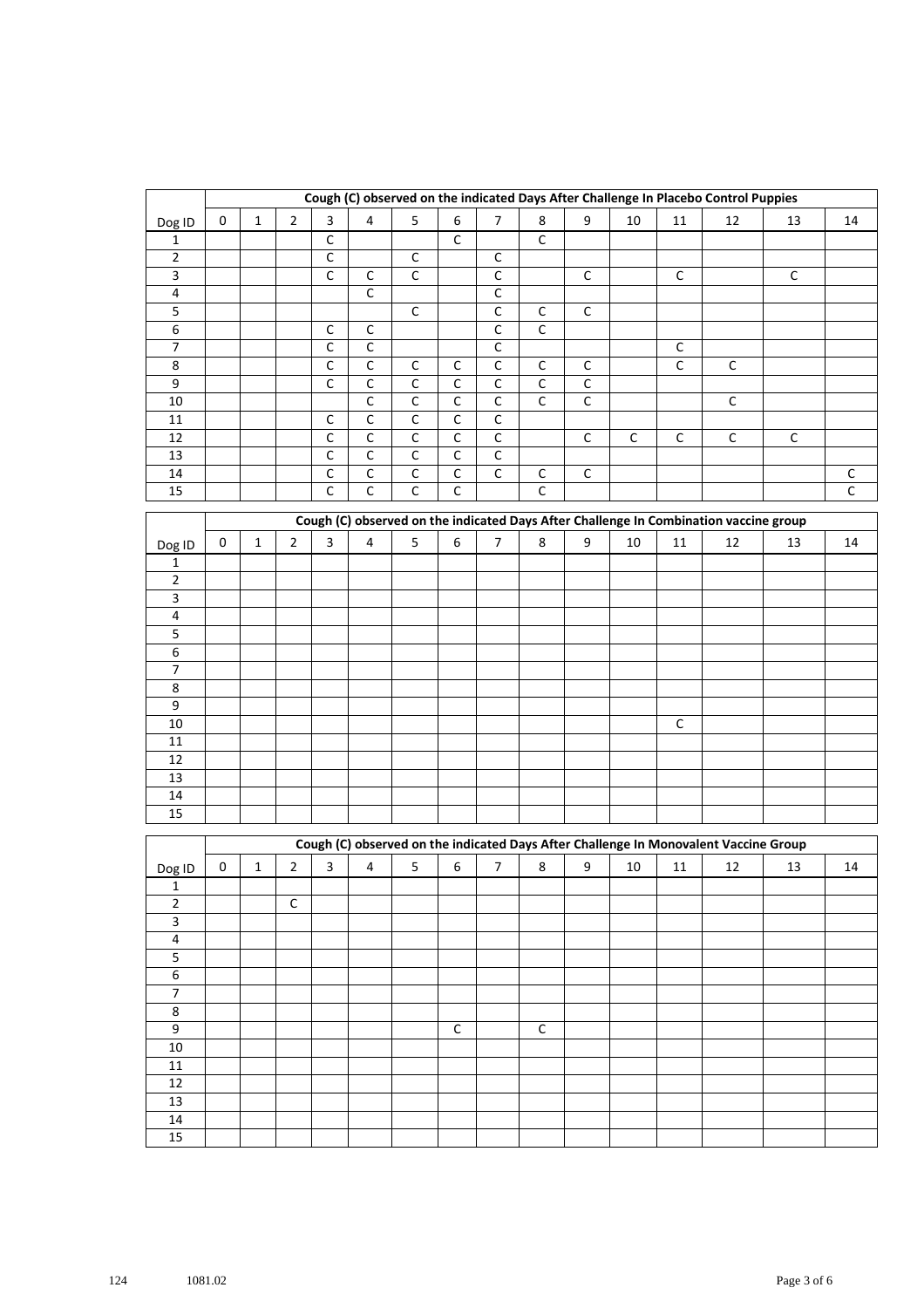| <b>Study Type</b>              | Efficacy                                                                                                                                                                                                                                                                                                                    |
|--------------------------------|-----------------------------------------------------------------------------------------------------------------------------------------------------------------------------------------------------------------------------------------------------------------------------------------------------------------------------|
| <b>Pertaining to</b>           | Bordetella bronchiseptica                                                                                                                                                                                                                                                                                                   |
| <b>Study Purpose</b>           | Demonstration of efficacy against Bordetella bronchiseptica                                                                                                                                                                                                                                                                 |
| <b>Product Administration</b>  | Intranasal                                                                                                                                                                                                                                                                                                                  |
| <b>Study Animals</b>           | Canine                                                                                                                                                                                                                                                                                                                      |
| <b>Challenge Description</b>   |                                                                                                                                                                                                                                                                                                                             |
| <b>Interval observed after</b> |                                                                                                                                                                                                                                                                                                                             |
| challenge                      |                                                                                                                                                                                                                                                                                                                             |
| <b>Results</b>                 | Study data were evaluated by USDA-APHIS prior to product<br>licensure and met regulatory standards for acceptance at the time<br>of submission. No data are published because this study was<br>submitted to USDA-APHIS prior to January 1, 2007, and APHIS<br>only requires publication of data submitted after that date. |
| <b>USDA Approval Date</b>      | June 16, 1994                                                                                                                                                                                                                                                                                                               |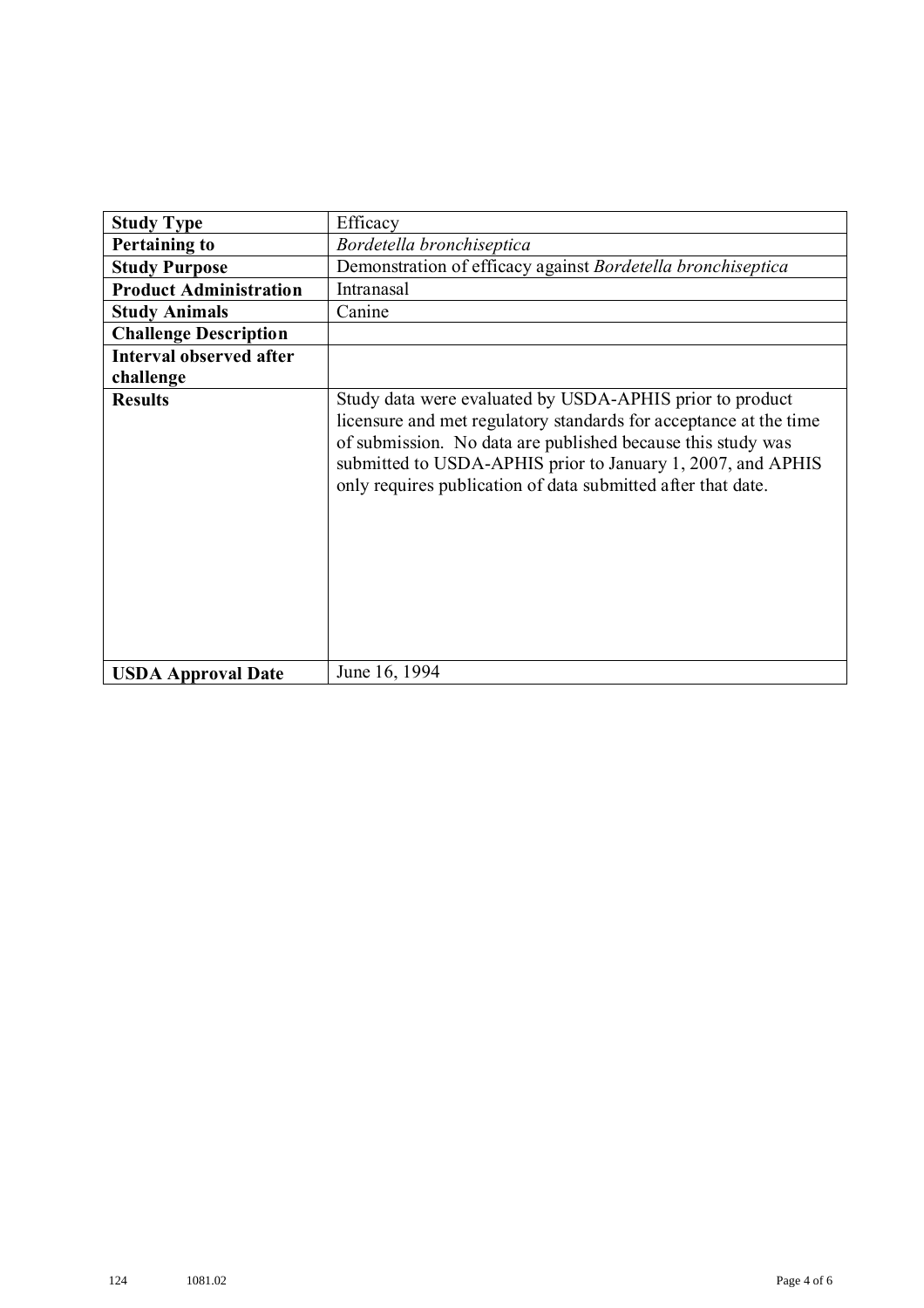| <b>Study Type</b>              | Safety                                                                                                  |                  |                   |  |
|--------------------------------|---------------------------------------------------------------------------------------------------------|------------------|-------------------|--|
| <b>Pertaining to</b>           | All fractions                                                                                           |                  |                   |  |
| <b>Study Purpose</b>           | Demonstrate safety of product under typical use conditions                                              |                  |                   |  |
| <b>Product Administration</b>  | Each animal was given 1 dose intranasally, as a 1 mL dose, by                                           |                  |                   |  |
| <b>Study Animals</b>           | inoculating 0.5 mL into each nostril.<br>A total of 696 dogs were enrolled in the study. Of these dogs, |                  |                   |  |
|                                | 447 were puppies ranging from 4 to 12 weeks of age. Four                                                |                  |                   |  |
|                                | independent sites were used in the study.                                                               |                  |                   |  |
| <b>Challenge Description</b>   | Not applicable                                                                                          |                  |                   |  |
| <b>Interval observed after</b> | No challenge. Animals were observed for 1 hour after                                                    |                  |                   |  |
| challenge                      | vaccination and daily for two weeks after vaccination.                                                  |                  |                   |  |
| <b>Results</b>                 | Frequency of adverse events:                                                                            |                  |                   |  |
|                                |                                                                                                         |                  |                   |  |
|                                |                                                                                                         | <b>Number of</b> | <b>Percent of</b> |  |
|                                |                                                                                                         | <b>Animals</b>   | <b>Animals</b>    |  |
|                                | No Adverse Events                                                                                       | 675              | 96.98%            |  |
|                                | Lethargy                                                                                                | 3                | 0.43%             |  |
|                                | Anorexia                                                                                                | $\mathbf{1}$     | 0.14%             |  |
|                                | Sneezing                                                                                                | 5                | 0.72%             |  |
|                                | Cough                                                                                                   | 10               | 1.44%             |  |
|                                | Rhinitis                                                                                                | 7                | 1.01%             |  |
|                                | Death                                                                                                   | $3*$             | 0.43%             |  |
|                                | *Affirmed by study investigator to have cause other than<br>vaccination                                 |                  |                   |  |
| <b>USDA Approval Date</b>      | February 5, 1996                                                                                        |                  |                   |  |